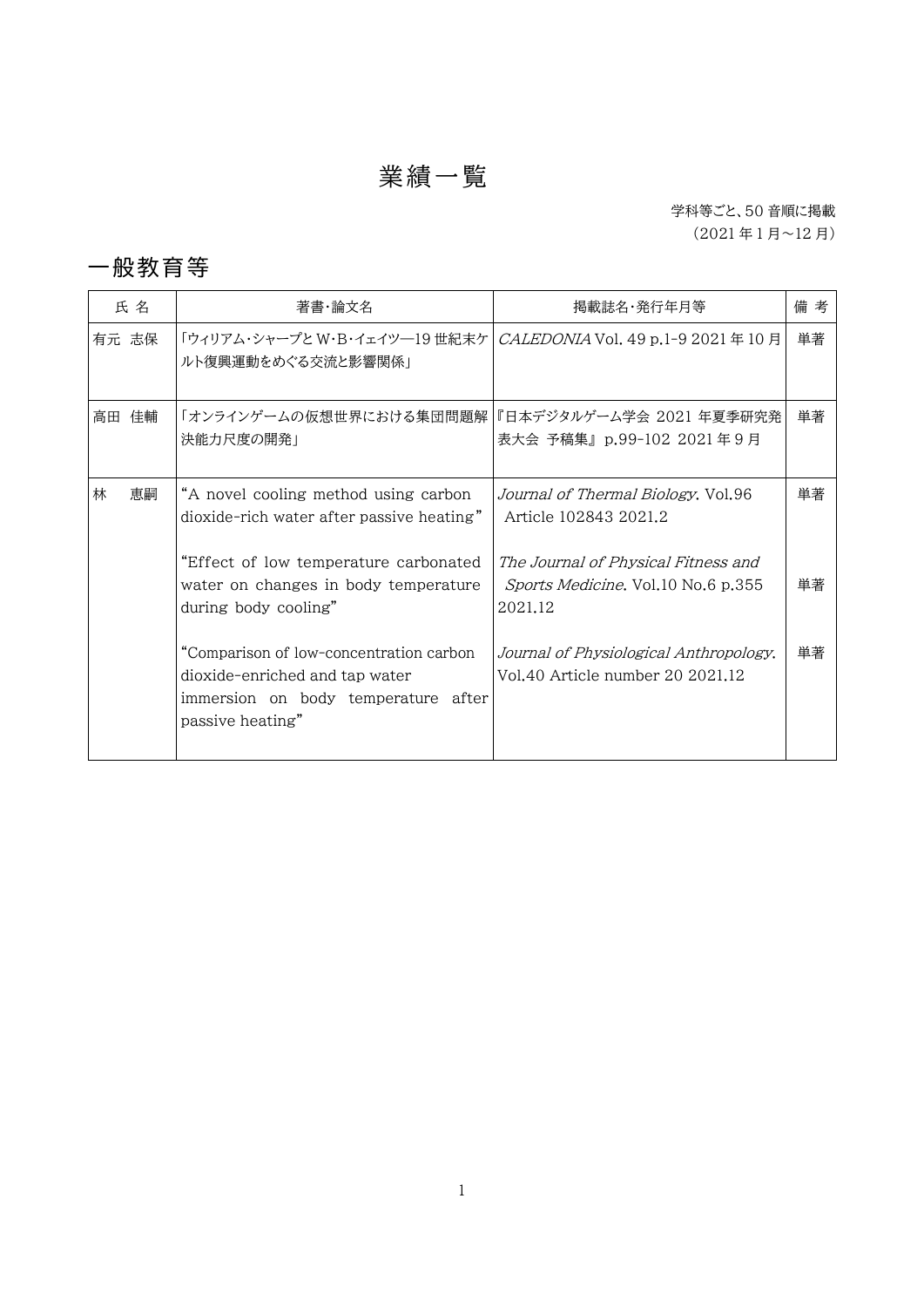## 歯科衛生学科

| 氏名    | 著書・論文名                                                                                                                                      | 掲載誌名・発行年月等                                                                                                                                                    | 備 考 |
|-------|---------------------------------------------------------------------------------------------------------------------------------------------|---------------------------------------------------------------------------------------------------------------------------------------------------------------|-----|
| 仲井 雪絵 | "What impact does postgraduate clinical <i>BMC Medical Education</i> 21: Article<br>training have on empathy<br>Japanese trainee dentists?" | among number 53 2021.1<br>https://doi.org/10.1186/s12909-020-<br>02481-y                                                                                      | 共著  |
|       | 『令和元年度 フッ化物洗口実施施設調査結果<br>フッ化物洗ロメンテナンス調査結果』                                                                                                  | 静岡県·静岡県歯科医師会 2021年3月                                                                                                                                          | 共著  |
|       | 『静岡市 歯と口腔の健康づくり推進計画~はつら 静岡市 2021 年3月<br>つスマイルプラン~』                                                                                          |                                                                                                                                                               | 共著  |
|       | 会Ⅰ テキスト』<br>「行動科学」                                                                                                                          | 『2021(令和 3)年度 歯科衛生士専任教員講習 全国歯科衛生士教育協議会 p.51-59 2021 年<br>8月                                                                                                   | 共著  |
|       | 防法を探索する--                                                                                                                                   | 「口腔健康を科学する―ニューノーマルな齲蝕予 『日本健康科学学会誌』 Vol.37 No.3 p.115-<br>116 2021年9月                                                                                          | 共著  |
|       | 患状況と齲蝕原性細菌に及ぼす影響」                                                                                                                           | 「分娩様式および出生時体重が幼児期の齲蝕罹 『小児歯科学雑誌』 Vol. 59 p.95 2021 年 5 月                                                                                                       | 共著  |
|       | "Birth weight, Delivery mode, and<br>Caries risk in Japanese Preschoolers"                                                                  | 2021 General Session & Exhibition of<br><i>IADR Abstract</i><br>https://iadr2021.secure-platform.com/<br>a/gallery/rounds/6/details/2239<br>$(\#1375)$ 2021.7 | 共著  |
|       | 「歯科衛生学生が模擬患者参加型教育から学ん 『第 53 回日本医学教育学会予稿集』 Vol.52<br>だもの~臨床実践で活用できる能力へのステップ  p.205 2021 年 7 月<br>$\sim$ 1                                    |                                                                                                                                                               | 共著  |
|       | 「コロナ禍において緊急導入したeラーニング型臨 『日本歯科衛生学会雑誌』 Vol.16 No.1 p.97<br>地・臨床実習の教育方略と学生の評価」                                                                 | 2021年8月                                                                                                                                                       | 共著  |
|       | 「第4回 伊藤園健康フォーラム」お茶で人生<br>100年時代を豊かに生きる知恵 ~感染症時代に <br>おける"茶の効用"~」                                                                            | 株式会社伊藤園配信 2021年9月3日<br>https://youtu.be/GsuptjXTOS8                                                                                                           | 共著  |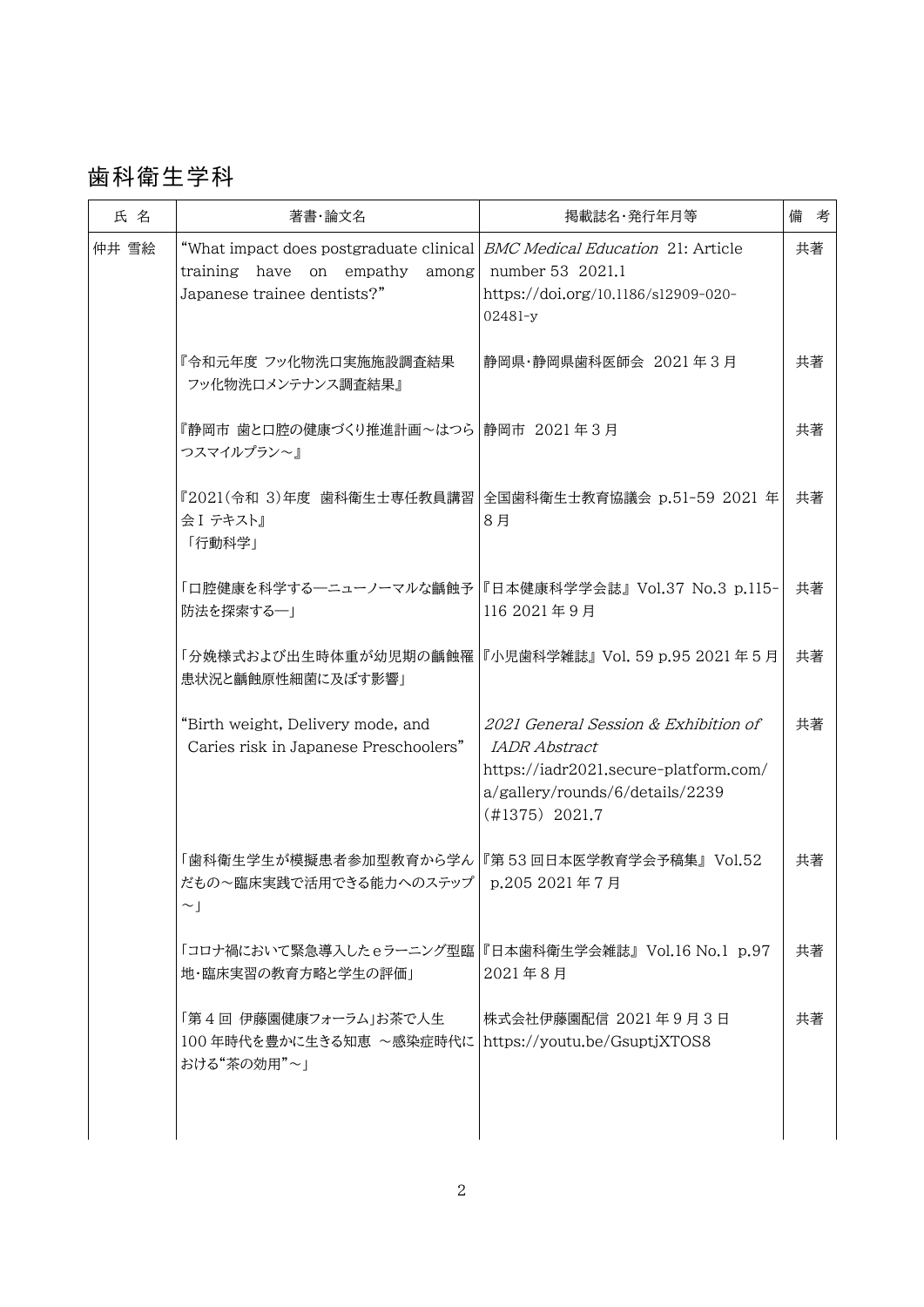| 仲井 雪絵 | 推進員及び母子保健関係者全国大会』「マイナス   推進員及び母子保健関係者全国大会』<br>1歳からはじめるむし歯予防」                                                                      | 『令和3年度健やか親子 21全国大会 母子保健 『令和3年度健やか親子 21全国大会 母子保健<br>「マイナス1歳からはじめるむし歯予防」 講演資料<br>全5ページ 大会プログラム<br>http://sukoyaka21.jp/wp/wp-content/<br>uploads/2021/10/r3_sukoyakazenkoku.pdf<br>2021年11月 | 単著 |
|-------|-----------------------------------------------------------------------------------------------------------------------------------|-------------------------------------------------------------------------------------------------------------------------------------------------------------------------------------------|----|
|       | 長谷 由紀子  『令和元年度 フッ化物洗口実施施設調査結果<br>フッ化物洗ロメンテナンス調査結果』                                                                                | 静岡県・静岡県歯科医師会 2021 年3月                                                                                                                                                                     | 共著 |
|       | "Birth weight, Delivery mode, and<br>Caries risk in Japanese Preschoolers"                                                        | 2021 General Session & Exhibition of<br><i>IADR Abstract</i><br>https://iadr2021.secure-platform.com/<br>a/gallery/rounds/6/details/2239<br>$(\#1375)$ 2021.7                             | 共著 |
|       | 「歯科衛生学生が模擬患者参加型教育から学ん 『第53回日本医学教育学会予稿集』 Vol.52<br>だもの~臨床実践で活用できる能力へのステップ   p.205 2021 年7月<br>$\sim$                               |                                                                                                                                                                                           | 共著 |
|       | "Becoming Interprofessional:<br>Exploring Japanese Dental Hygienists'<br>Identity Formation through Interaction in<br>Healthcare" | 19th International and Interdisciplinary<br>Conference on Communication,<br>Medicine, and Ethics. BOOK OF<br>ABSTRACTS p.195 2021.7                                                       | 共著 |
|       | 地・臨床実習の教育方略と学生の評価」                                                                                                                | 「コロナ禍において緊急導入したeラーニング型臨 『日本歯科衛生学会雑誌』 Vol.16 No.1 p.97<br>2021年8月                                                                                                                          | 共著 |
|       | び,臨床現場でどう活かしたか」                                                                                                                   | 「模擬患者参加型研修から歯科衛生士は何を学 『 医 学 教 育 』 Vol.52 No. 4 p.319-324  <br>2021年8月                                                                                                                     | 共著 |
|       | 研究」                                                                                                                               | 「我が国における社会系歯学教育についての調査   『第 40 回日本歯科医学教育学会総会および学術<br>大会抄録集』p.10 2021 年 11-12 月                                                                                                            | 共著 |
|       | 況に関する調査」                                                                                                                          | 「倫理・プロフェッショナリズム教育資源の活用状 『第40 回日本歯科医学教育学会総会および学術<br>大会抄録集』p.11 2021年11-12月                                                                                                                 | 共著 |
|       |                                                                                                                                   |                                                                                                                                                                                           |    |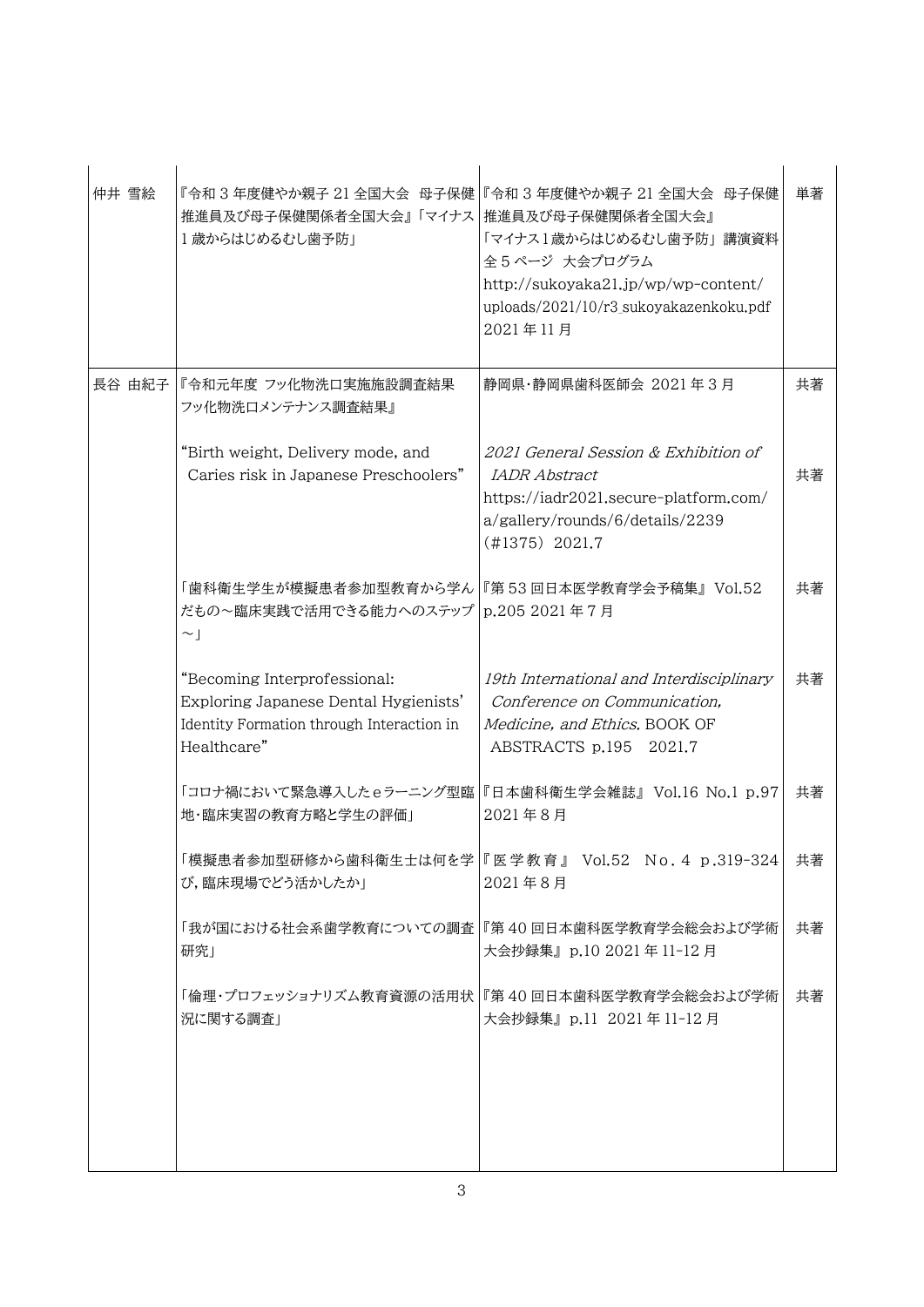| 野口 有紀  | 成の取り組み」                                                                                                                                                                                                                              | 「スケーリングの技能評価のためのルーブリック作 『全国大学歯科衛生士教育協議会雑誌』 Vol.10<br>p.47-52 2021年3月                                                | 共著         |
|--------|--------------------------------------------------------------------------------------------------------------------------------------------------------------------------------------------------------------------------------------|---------------------------------------------------------------------------------------------------------------------|------------|
|        | 的口腔健康感との関連」                                                                                                                                                                                                                          | 「12 歳男児の主観的口腔健康感と養育者の主観 『口腔衛生学会雑誌』 Vol.71 増刊号 p.99 <br>2021年4月                                                      | 共著         |
|        | and regular dental check-ups in older セッション発表要旨集』 p.16 2021年 11 月<br>adults: a cross-sectional study in<br>Shizuoka"                                                                                                                 | "The association between Internet use 『第 26 回静岡健康・長寿学術フォーラムポスター                                                     | 共著         |
|        | 連」                                                                                                                                                                                                                                   | 「高齢者における緑茶摂取と主観的健康感との関 『第 64 回東海口腔衛生学会総会プログラム』 <br>p.4 2021年12月                                                     | 共著         |
| 松原 ちあき | cognitive decline in<br>community-dwelling older adults: A<br>randomized controlled trial                                                                                                                                            | Effect of oral health intervention on Archives of Gerontology and Geriatrics<br>Vol.92 104267 January-February 2021 | 共著<br>(筆頭) |
|        | Structural Equation Modeling of Tongue<br>Function and Tongue Hygiene in Acute Research and Public Health Vol.18<br><b>Stroke Patients</b>                                                                                           | International Journal of Environmental<br>No.9 2021年4月                                                              | 共著         |
|        | Association between Improvement of International Journal of Environmental<br>Oral Health, Swallowing Function, and Research and Public Health Vol.18<br>Nutritional Intake Method in Acute No. 21 2021年10月<br><b>Stroke Patients</b> |                                                                                                                     | 共著         |
|        | Patients with mild cognitive impairment<br>diagnosed at dementia clinic display 665 2021 $\#$ 12 $\#$<br>decreased maximum occlusal force: a<br>cross-sectional study                                                                | BMC Oral Health 21 Article number                                                                                   | 共著         |
|        | 高齢者における唾液検査装置に関する調査一口<br>腔内の検査項目と多項目唾液検査結果の比較一<br>(ポスター発表)                                                                                                                                                                           | 日本老年歯科医学会第32回学術大会<br>(2021/6/13 web 開催)<br>https://www.gerodontology.jp/publishing<br>/file/journal meet/meet32.pdf | 共著<br>(筆頭) |
|        | 包括的な認知機能評価に基づき診断された軽度<br>認知機能障害患者における 口腔機能低下症の<br>実態調査(ポスター発表)                                                                                                                                                                       | 日本老年歯科医学会第32回学術大会<br>(2021/6/13 web 開催)<br>https://www.gerodontology.jp/publishing<br>/file/journal_meet/meet32.pdf | 共著         |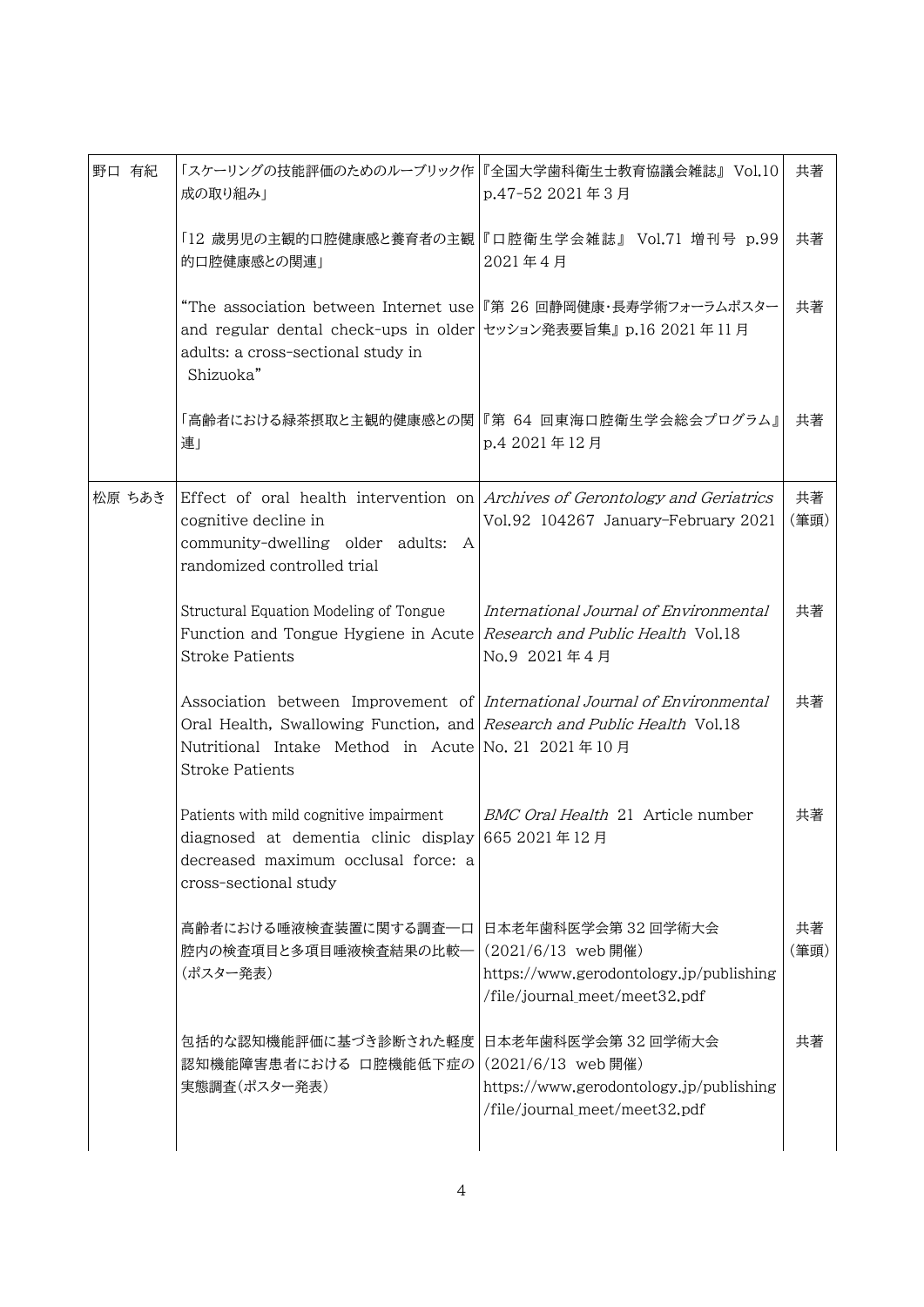| 松原 ちあき | 急性期脳卒中患者における退院時の経口摂取状<br>況と口腔機能の関係(口演発表)                                                                                 | 日本老年歯科医学会第32回学術大会<br>(2021/6/13 web 開催)<br>https://www.gerodontology.jp/publishing<br>/file/journal_meet/meet32.pdf | 共著 |
|--------|--------------------------------------------------------------------------------------------------------------------------|---------------------------------------------------------------------------------------------------------------------|----|
|        | 多系統萎縮症患者の経口摂取を支援し QOL の 日本老年歯科医学会第32回学術大会<br>維持に貢献できた症例(ポスター発表)                                                          | (2021/6/13 web 開催)<br>https://www.gerodontology.jp/publishing<br>/file/journal meet/meet32.pdf                      | 共著 |
|        | 居宅療養管理指導において歯科衛生士に求めら<br>れる役割に関する質的検討(ポスター発表)                                                                            | 日本歯科衛生学会第16回学術大会<br>(2021/9/18~30, web 開催)<br>『日本歯科衛生学会雑誌』 Vol.16 No.1 p.108                                        | 共著 |
|        | 「脳卒中の口腔管理」【特集:リハビリテーション 『Journal of Clinical Rehabilitation』<br>診療における口腔管理の最前線】                                          | Vol.30 No.10 p.1027-1032 2021年9月                                                                                    | 共著 |
| 森野 智子  | 「コロナ禍において緊急導入したeラーニング型臨 『日本歯科衛生学会雑誌』 Vol.16 No.1 第 16<br>地・臨床実習の教育方略と学生の評価」                                              | 回学術大会抄録 p.97 2021年8月                                                                                                | 共著 |
|        | 「成人男性と義歯使用高齢男性の咀嚼機能の比 『日本咀嚼学会雑誌』Vol.31 No.2 第 32 回<br>較」                                                                 | 学術大会抄録 p.97 2021年11月                                                                                                | 共著 |
|        | 「高齢男性における義歯使用が口腔機能と咀嚼に<br>およぼす効果~咀嚼評価方法の考察~1                                                                             | 『日本咀嚼学会雑誌』 Vol.31 No.2   第 32 回<br>学術大会抄録 p.98 2021年11月                                                             | 共著 |
| 山本 智美  | 「コロナ禍において緊急導入したeラーニング型臨 『日本歯科衛生学会雑誌』 Vol.16 No.1 第 16<br>地・臨床実習の教育方略と学生の評価」                                              | 回学術大会抄録 p.97 2021年8月                                                                                                | 共著 |
|        | 「成人男性と義歯使用高齢男性の咀嚼機能の比  『日本咀嚼学会雑誌』Vol.31 No.2 第 32 回<br>較」                                                                | 学術大会抄録 p.97 2021年11月                                                                                                | 共著 |
|        | 「高齢男性における義歯使用が口腔機能と咀嚼に<br>およぼす効果~咀嚼評価方法の考察~1                                                                             | 『日本咀嚼学会雑誌』Vol.31 No.2 第32回<br>学術大会抄録 p.98 2021 年 11 月                                                               | 共著 |
| 吉田 直樹  | "Effect of Theaflavin on Oral Bacteria in<br>Japanese Subjects: A Randomized,<br>Placebo-Controlled, Double-Blind Study" | Journal of Medicinal Food Vol. 24<br>No.11 p.1186-1190 2021年11月                                                     | 共著 |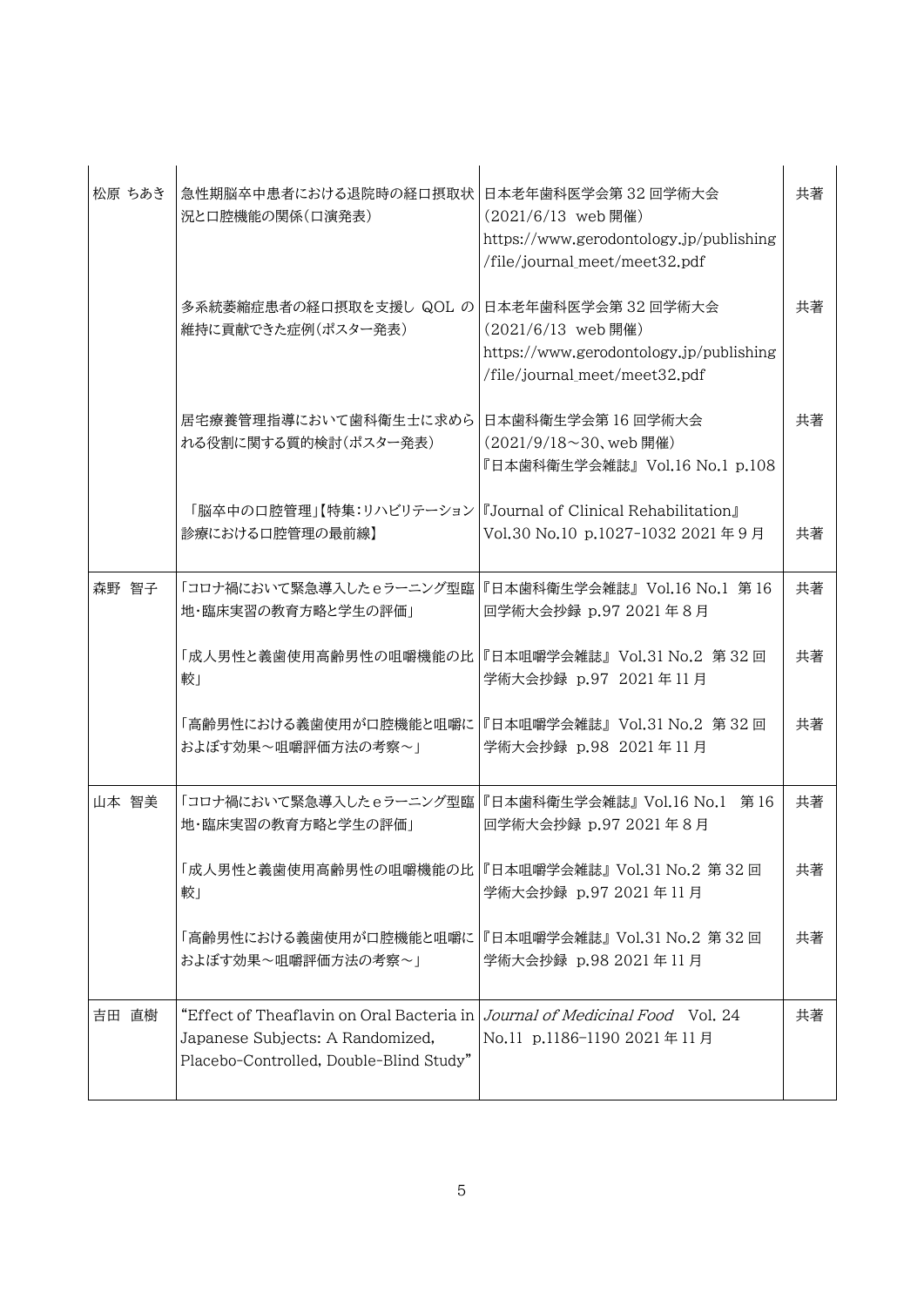### 社会福祉学科

| 氏名      | 著書・論文名                                               | 掲載誌名・発行年月等                                                                               | 備考 |
|---------|------------------------------------------------------|------------------------------------------------------------------------------------------|----|
| 安<br>瓊伊 | 困難と社会福祉サービスアクセスの阻害要 報告要旨集』 p.42 2021 年8月<br>因に関する研究1 | 「在日コリアン高齢者が抱えている生活上の 『第29回 日本介護福祉学会大会 プログラム・発表                                           | 単著 |
| 奥田 都子   | 者の家族の理解と支援についての教育内容   集』 p.16 2021 年 10 月<br>の検討!    | 「介護福祉士養成教育における 認知症高齢 『日本家政学会家族関係学部会第41 回セミナー要旨                                           | 単著 |
| 中澤 秀一   | 『ジェンダーで学ぶ生活経済論[第3版]』<br>「社会保障と最低生活保障」                | ミネルヴァ書房 p.110-128 2021 年5月                                                               | 共著 |
|         | 活」                                                   | 「ひとり暮らし高齢者の生活実態と最低生 『月刊ケアマネジメント』(環境新聞社) 32 巻 6 号<br>p.52-58 2021年5月                      | 単著 |
|         | 「最低賃金『全国一律 1500 円』への道」                               | 『ひろばユニオン』(労働者学習センター) 第712号<br>p.28-32 2021年6月                                            | 単著 |
|         | 「社会保障政策」                                             | 『日本労働年鑑』(旬報社) 第 91 集 p.484-493<br>2021年6月                                                | 単著 |
|         | 「最低生計費調査の到達と21年改定」                                   | 『月刊全労連』(全国労働組合総連合) No.292<br>p.1-11 2021年6月                                              | 単著 |
|         | の再建を」                                                | 「『全国一律・最低賃金 1500 円』で日本経済  『経済』(新日本出版社) No.313 p.61-91 2021 -<br>年9月                      | 共著 |
|         | 円か?」                                                 | 「最賃をめぐる情勢の変化―いまなぜ 1500  『学習の友』(労働者教育協会) No.819 p.24-29<br>2021年10月                       | 単著 |
|         | 「『東京都パート・アルバイト募集時給調査』<br>結果からみえること」                  | 東京地方労働組合評議会ホームページ p.1-11<br>2021年12月<br>https://www.chihyo.jp/?p=2058                    | 単著 |
| 松平 千佳   | 「星の王子様」再考                                            | 『ホスピタル・プレイ研究 事例集』 第11号 p.3-7<br>2021年1月                                                  | 単著 |
|         | 援−連携を通して新たな道を切り拓こう−」                                 | 「コロナ時代の子ども、医療そして遊びと支 『ホスピタル・プレイ・スペシャリスト 第 13 回国際シン<br>ポジウム・研究大会 基調講演 抄録』 p.9 2021年<br>2月 | 単著 |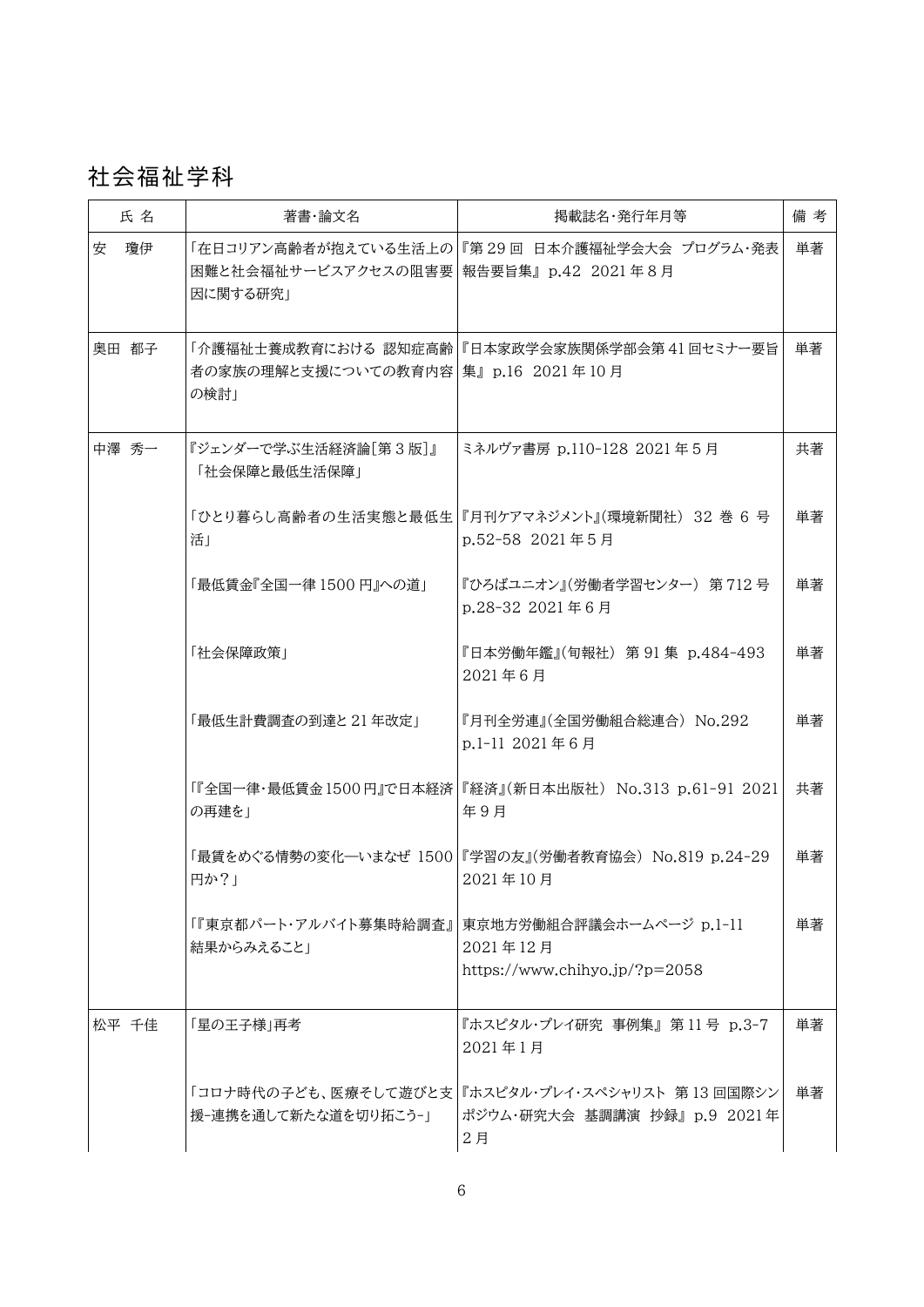| 松平 千佳 | シャリストに関する研究-小児科医が考える 1年10月2~3日<br>医療と游び融合の可能性-」 | 「小児科医が求めるホスピタル・プレイ・スペ 『臨床教育学会第 11 回研究大会 抄録』 p.12 202 <br>http://www.crohde.com/2021 11taikai guide no<br>.2 0830 ver.pdf | 単著 |
|-------|-------------------------------------------------|--------------------------------------------------------------------------------------------------------------------------|----|
|       | 「Hospital Play Specialistと遊び支援」                 | 『作業療法ジャーナル』 vol.55 No.12 p.1394<br>2021年11月                                                                              | 単著 |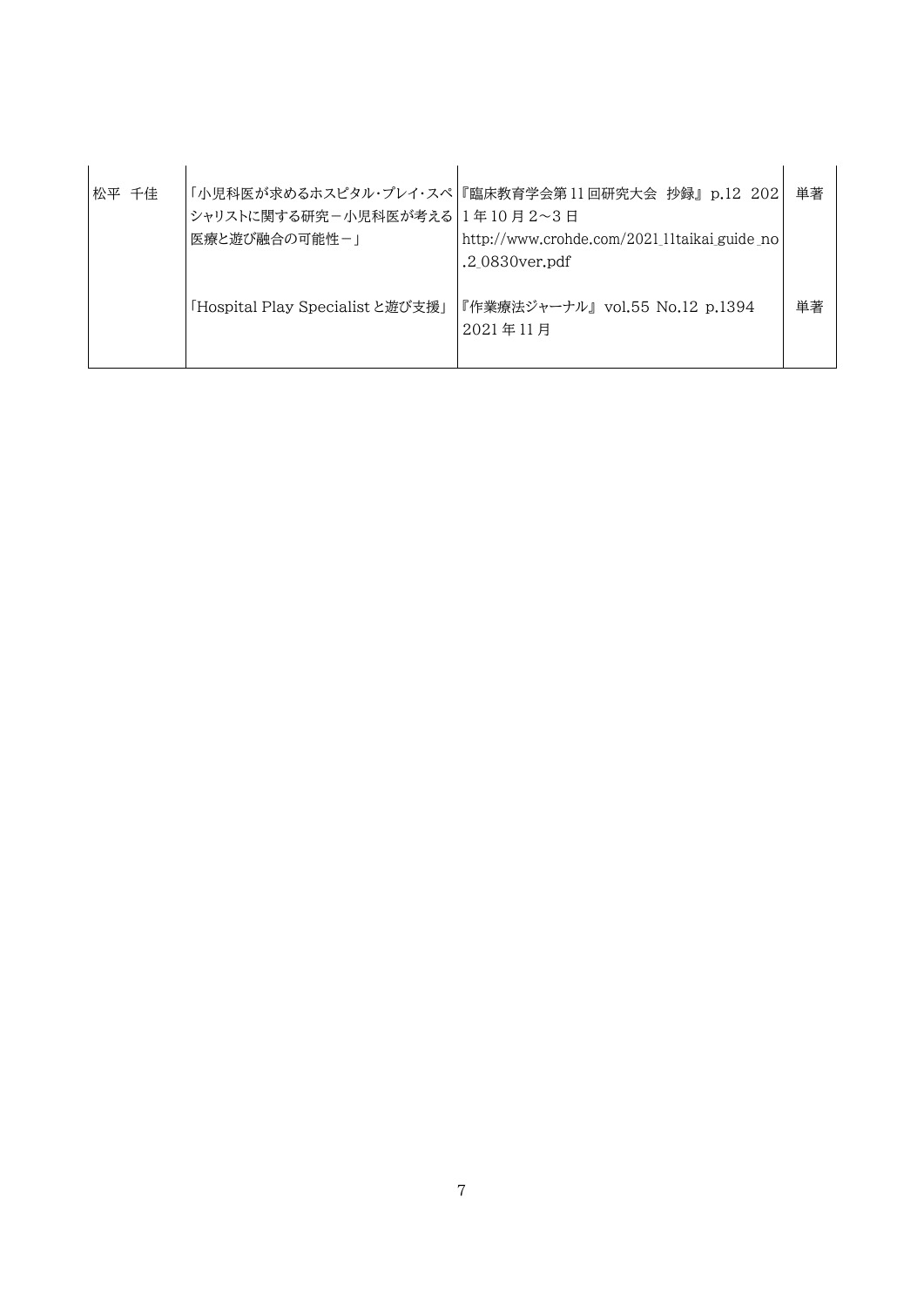# こども学科

| 氏名     | 著書·論文名                                                                   | 掲載誌名·発行年月等                                                                                                                         | 備考 |
|--------|--------------------------------------------------------------------------|------------------------------------------------------------------------------------------------------------------------------------|----|
| 小林 佐知子 | 「幼児期におけるバウムテストの発達的変化」                                                    | 『心理臨床学研究』 Vol.38 No.6 p.506-512<br>2021年10月                                                                                        | 単著 |
|        | の分析:育児期初期における発達の様相につ 年3月<br>いての質的研究1                                     | 「わが子の泣きに対する父親の認知プロセス 『発達心理学研究』 Vol. 32 No.1 p.11-23 2021                                                                           | 共著 |
|        | (1):大学生を対象として」                                                           | 「育児に対する感情と育児動機づけの関連 『日本発達心理学会第32 回大会発表論文集』<br>2021年3月                                                                              | 共著 |
|        | (2):育児経験による比較」                                                           | 「育児に対する感情と育児動機づけの関連 『日本発達心理学会第 32 回大会発表論文集』<br>2021年3月                                                                             | 共著 |
|        | 「乳児期における夫婦の省察の検討:ペアデー <br>タを用いた質的研究」                                     | 『日本発達心理学会第32回大会発表論文集』<br>2021年3月                                                                                                   | 共著 |
|        | "The relationship between emotions<br>fathers and mothers with toddlers" | The 32st international congress of<br>and motivations for childcare among <i>psychology</i> (Rapid Communication Poster)<br>2021.7 | 共著 |
|        | 向けて(3)一育児イラスト版 IAT と育児関連 <br>語版 IAT の比較検討一」                              | 「IAT による育児への非意識的態度の測定に 『日本心理学会 第85回大会発表論文集』 2021年 <br>9月                                                                           | 共著 |
| 名倉 一美  | 学前の情報を小学校教員はどれくらい把握し<br>ているのか」                                           | 「発達の気になる外国にルーツをもつ幼児の就 『日本乳幼児教育学会第 31 回大会研究発表論文集』<br>p.218-219 2021.12.18-19                                                        | 単著 |
| 藤田 雅也  | 『生徒に育むべき力』の想定の検討」                                                        | 「造形カリキュラム作成における指導者による 『美術科教育学会 第43回学術研究大会 愛媛大会<br>研究発表予稿集』(美術科教育学会) 2021年3月                                                        | 共著 |
|        | 教員の資質とするための検討」                                                           | 「身体・感覚経験を伴った創造性を養成すべき 『日本美術教育学会 第70回 学術研究大会 京都大<br>会 発表要旨集』(日本美術教育学会) 2021年10月                                                     | 共著 |
|        | 「触る行為の意味」                                                                | 『未来につなぐ美術教育』p.160-167 三元社 2021<br>年8月                                                                                              | 単著 |